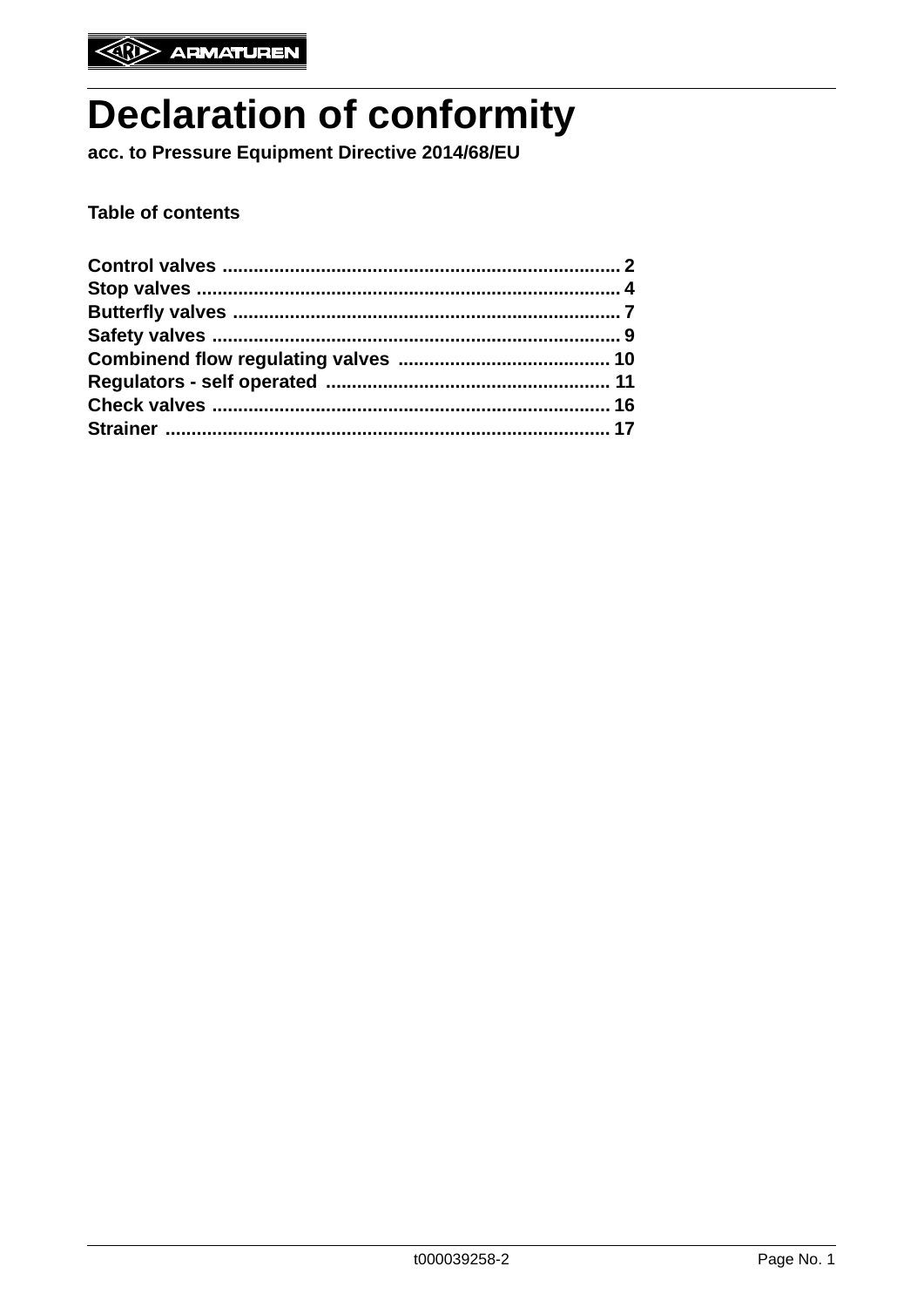Herewith we declare:

**ARI-Armaturen Albert Richter GmbH & Co. KG,**

**Mergelheide 56-60, D-33758 Schloß Holte-Stukenbrock**

that the below listed products are meeting with the essential safety requirements of the above mentioned pressure equipment directive and the risk assessment in accordance with the machinery directive.

Description of the products:

**Control valve in straight through and 3-way ARI-STEVI®**

**Control valve for heating ARI-STEVI®H Blow down valve ARI-STEVI®BBD**

|                  | Blow down valve ARI-STEVI <sup>®</sup> BBD |                                               |                |                |                |         |                                                                                                           |
|------------------|--------------------------------------------|-----------------------------------------------|----------------|----------------|----------------|---------|-----------------------------------------------------------------------------------------------------------|
| <b>Type</b>      | Nom. pressure                              | Nom. diameter                                 | Fluid group    | Module         | Diagram        |         | Certificate-No. Applied standards                                                                         |
| $\overline{405}$ | <b>PN 16-40</b>                            | 15-500                                        | 1              | H              | 6              | 50003/1 |                                                                                                           |
| 415              | <b>PN 40</b>                               | $25 - 50$                                     | $\overline{2}$ | Ā              | 7              | -−      |                                                                                                           |
| 422              |                                            | 200-250                                       |                |                |                |         |                                                                                                           |
| 423              |                                            | 200-300                                       |                |                |                |         |                                                                                                           |
| 425              | PN 16-40                                   | 300-500                                       |                | H              |                | 50003/1 |                                                                                                           |
| 426              |                                            |                                               |                |                |                |         |                                                                                                           |
| 440              |                                            | $15 - 250$                                    |                |                |                |         |                                                                                                           |
|                  |                                            | 15-100                                        |                | $H1/B+D$       |                | 50003/2 |                                                                                                           |
| <b>440 ANSI</b>  | Class 300                                  | $1/2$ "-2"                                    |                | H.             |                | 50003/1 |                                                                                                           |
| 441              |                                            | $15 - 250$                                    |                |                |                |         |                                                                                                           |
|                  |                                            | 15-100                                        |                | $H1/B+D$       |                | 50003/2 |                                                                                                           |
| 445              |                                            | 15-250                                        |                |                |                |         |                                                                                                           |
| 446              | PN 16-40                                   |                                               |                |                |                |         |                                                                                                           |
| 448              |                                            |                                               |                |                |                |         |                                                                                                           |
| 449              |                                            | 15-100                                        |                |                |                |         | 1, 2, 6                                                                                                   |
| 450              |                                            |                                               | 1              |                | 6              |         |                                                                                                           |
| 451              |                                            | 15-150                                        |                |                |                |         |                                                                                                           |
| 452              | <b>PN 25</b>                               | $65 - 150$                                    |                | Н              |                |         |                                                                                                           |
| 453              | <b>PN 40</b>                               | $25 - 100$                                    |                |                |                | 50003/1 |                                                                                                           |
| 460              |                                            | 15-500                                        |                |                |                |         |                                                                                                           |
| 462              |                                            | 200-250                                       |                |                |                |         |                                                                                                           |
| 463              | PN 16-40                                   | 200-250                                       |                |                |                |         |                                                                                                           |
| 470              |                                            | 15-150                                        |                |                |                |         |                                                                                                           |
| <b>470 ANSI</b>  | <b>Class 150-300</b>                       | $1" - 8"$                                     |                |                |                |         |                                                                                                           |
| 471              | PN 16-40                                   | 15-150                                        |                |                |                |         |                                                                                                           |
| 471 ANSI         | <b>Class 150-300</b>                       | $1" - 8"$                                     |                |                |                |         |                                                                                                           |
| 480              |                                            |                                               |                |                |                |         |                                                                                                           |
| 483              | PN 16-25                                   | 15-100                                        |                |                |                |         |                                                                                                           |
| 485              |                                            | $15 - 250$                                    |                |                |                |         |                                                                                                           |
| 486              | PN 6-16                                    | 15-150                                        |                |                |                |         |                                                                                                           |
| 487              |                                            |                                               | 2              | A <sub>1</sub> | $\overline{7}$ | 50003/5 | 1, 6                                                                                                      |
| 488              | <b>PN 16</b>                               | 15-50                                         |                |                |                |         |                                                                                                           |
| Note:            |                                            |                                               |                |                |                |         | Products ≤DN25 are covered to the requirements of the Pressure Equipment directive 2014/68/EU (article 4, |
|                  |                                            | paragraph 3) and need not to carry a CE mark. |                |                |                |         |                                                                                                           |

1) DIN EN 12516 / DIN 3840 2) AD 2000 leaflet A4 (all except EN-JL1040) 6) DIN EN 60534-1

Name of the authorizing, monitoring, notified body: No. of the notified body: **Lloyd's Register Deutschland GmbH Am Sandtorkai 41, D-20457 Hamburg**

**0525**

Schloß Holte-Stukenbrock, 14.12.2016

(Brechmann, Managing director) <u>. semana</u>

The declaration certifies the conformity with the mentioned directives, it does not contain any warranty of properties in the sense of the product liability law, however. The safety hints of the product information supplied with the product must be observed. In case of a modification of the appliance not agreed with the manufacturer and of non-observance of the safety hints this declaration loses its validity

t000039258-2 Page No. 2

**Table 1**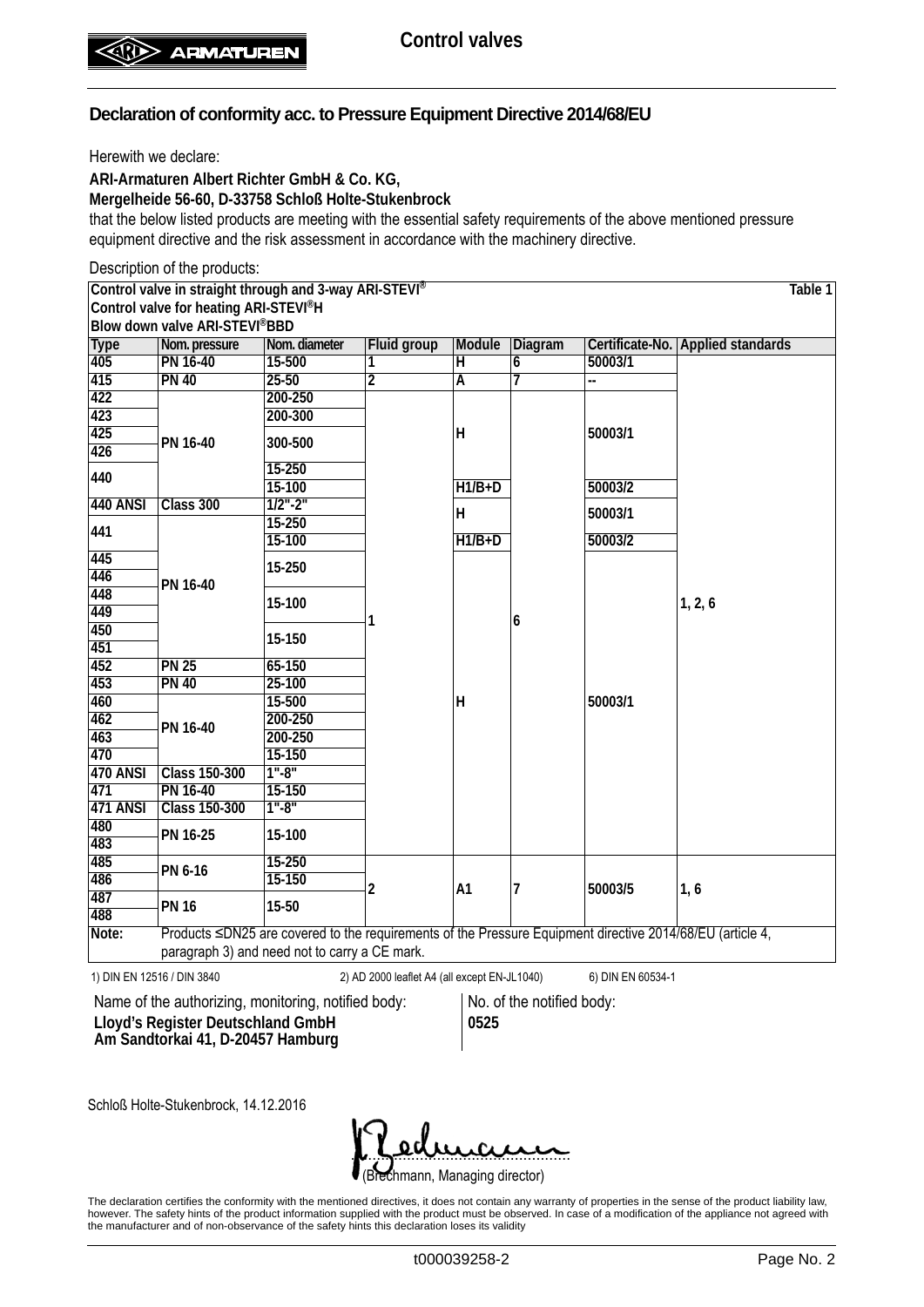for in table 1 mentioned products:

ARI-Armaturen GmbH & Co. KG as manufacturer herewith declares, that the products mentioned above meet the following basic requirements of the **Machinery Directive (2006/42/EC)**:

Annex I, Articles 1.1.2, 1.1.3, 1.1.5, 1.2.1, 1.3.1, 1.3.2, 1.3.4, 1.3.7, 1.3.9, 1.5.1, 1.5.3, 1.5.4, 1.5.5, 1.5.6, 1.5.7, 1.5.15, 1.6.1, 1.7.1, 1.7.2, 1.7.3, 1.7.4

The following harmonised standards have been applied:

EN ISO 12100: 2010

ARI-products are designed for assembling with electric, pneumatic and hydraulic thrust actuators. ARI-products must not be put into service until the final machinery, into which they are to be incorporated has been declared in conformity with the provisions of the EC Directive 2006/42/EC.

With regard to the partly completed machinery, the manufacturer commits to submitting the documents to the competent national authority via electronic transmission upon request. The relevant technical documentation pertaining to the machinery described in Annex VII, part B has been prepared.

Authorised person for documentation: Dieter Richter

Schloß Holte-Stukenbrock, 14.12.2016

rechmann, Managing director) <u>. semana</u>

The declaration certifies the conformity with the mentioned directives, it does not contain any warranty of properties in the sense of the product liability law, however. The safety hints of the product information supplied with the product must be observed. In case of a modification of the appliance not agreed with the manufacturer and of non-observance of the safety hints this declaration loses its validity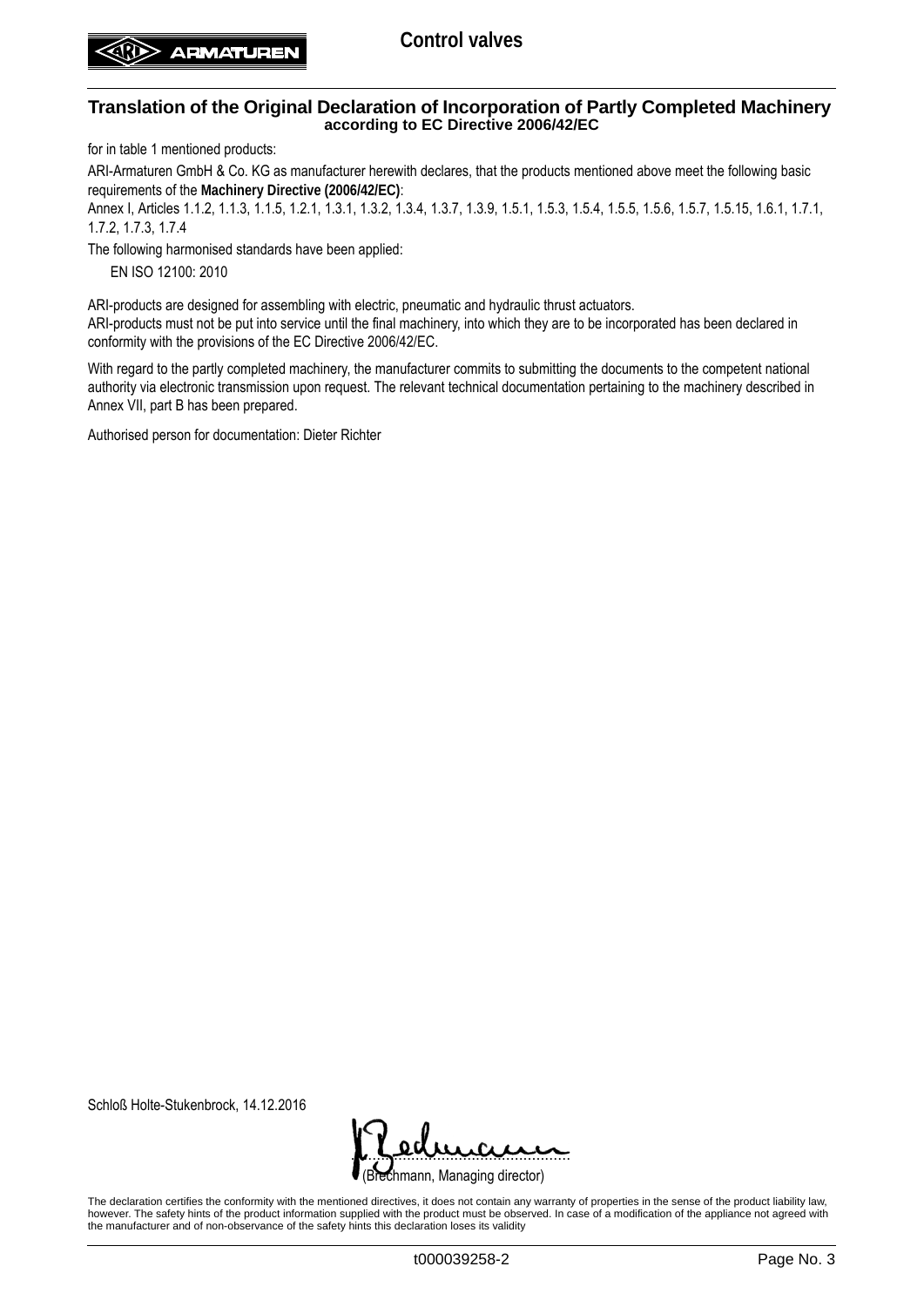Herewith we declare:

**ARI-Armaturen Albert Richter GmbH & Co. KG,**

**Mergelheide 56-60, D-33758 Schloß Holte-Stukenbrock**

that the below listed products are meeting with the essential safety requirements of the above mentioned pressure equipment directive and the risk assessment in accordance with the machinery directive.

Description of the products: **Stop valve with gland seal ARI-STOBU® / ARI-STOBU®017 Stop valve with bellows seal ARI-FABA®-Plus / -Supra / -LA Stop valve with soft seal ARI-EURO-WEDI® Table 2 Type Nom. pressure Nom. diameter Fluid group Module Diagram Certificate-No. Applied standards <sup>005</sup> PN 16-40 15-300 1 H 6 50003/1 1, 2 PN 63-160 <sup>006</sup> PN 16-40 15-500 PN 63-160 007 PN 16-40** 15-200 **15-500 017 15-250 040 PN 25-40 15-300 041 Class 150-300 1/2"-10" 044 PN 25-40 15-500 046 PN 16-40 15-400 047 PN 16-40 15-300 049 Class 300 1/2"-2" 066 PN 25-40 15-300 <sup>067</sup> PN 40 15-300 068 200-300 069 PN 16-40 15-200 070 PN 6-16 15-200 1 071 072 073 <sup>076</sup> PN 16 15-50 <sup>078</sup> 140 PN 40 15-300 1, 2 141 Class 150-300 1/2"-10" 146 PN 25-40 15-300**<br>**1/2"-2" 149 Class 300 1/2"-2" 166** PN 40 **169 PN 25-40 15-200 <sup>306</sup> PN 16-40 15-500 <sup>307</sup> Note:** Products ≤DN25 are covered to the requirements of the Pressure Equipment directive 2014/68/EU (article 4, paragraph 3) and need not to carry a CE mark.

1) DIN EN 12516 / DIN 3840 2) AD 2000 leaflet A4 (all except EN-JL1040)

Name of the authorizing, monitoring, notified body: No. of the notified body:

**Lloyd's Register Deutschland GmbH Am Sandtorkai 41, D-20457 Hamburg** **0525**

Schloß Holte-Stukenbrock, 14.12.2016

rechmann, Managing director) <u>. semana</u>

The declaration certifies the conformity with the mentioned directives, it does not contain any warranty of properties in the sense of the product liability law, however. The safety hints of the product information supplied with the product must be observed. In case of a modification of the appliance not agreed with the manufacturer and of non-observance of the safety hints this declaration loses its validity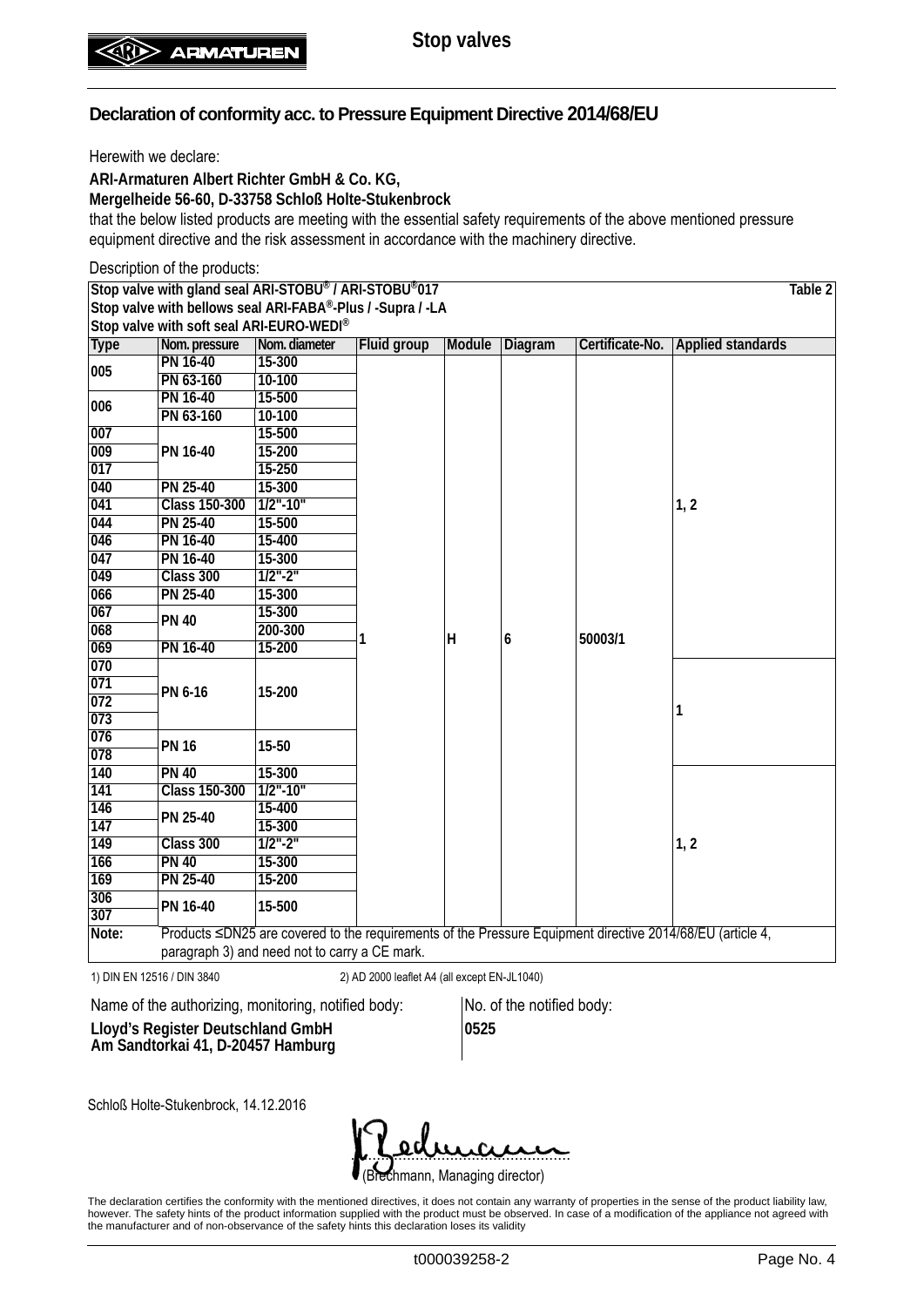for in table 2 mentioned products type 005/006 with electric and pneumatic thrust actuators and type 140/141/146/147/149/166/169 with pneumatic actuators:

ARI-Armaturen GmbH & Co. KG as manufacturer herewith declares, that the products mentioned above meet the following basic requirements of the **Machinery Directive (2006/42/EC)**:

Annex I, Articles 1.1.2, 1.1.3, 1.1.5, 1.2.1, 1.3.1, 1.3.2, 1.3.4, 1.3.7, 1.3.9, 1.5.1, 1.5.3, 1.5.4, 1.5.5, 1.5.6, 1.5.7, 1.5.15, 1.6.1, 1.7.1, 1.7.2, 1.7.3, 1.7.4

The following harmonised standards have been applied:

EN ISO 12100: 2010

ARI-products are designed for assembling with electric, pneumatic and hydraulic thrust actuators.

ARI-products must not be put into service until the final machinery, into which they are to be incorporated has been declared in conformity with the provisions of the EC Directive 2006/42/EC.

With regard to the partly completed machinery, the manufacturer commits to submitting the documents to the competent national authority via electronic transmission upon request. The relevant technical documentation pertaining to the machinery described in Annex VII, part B has been prepared.

Authorised person for documentation: Dieter Richter

Schloß Holte-Stukenbrock, 14.12.2016

rechmann, Managing director) <u>. semana</u>

The declaration certifies the conformity with the mentioned directives, it does not contain any warranty of properties in the sense of the product liability law, however. The safety hints of the product information supplied with the product must be observed. In case of a modification of the appliance not agreed with the manufacturer and of non-observance of the safety hints this declaration loses its validity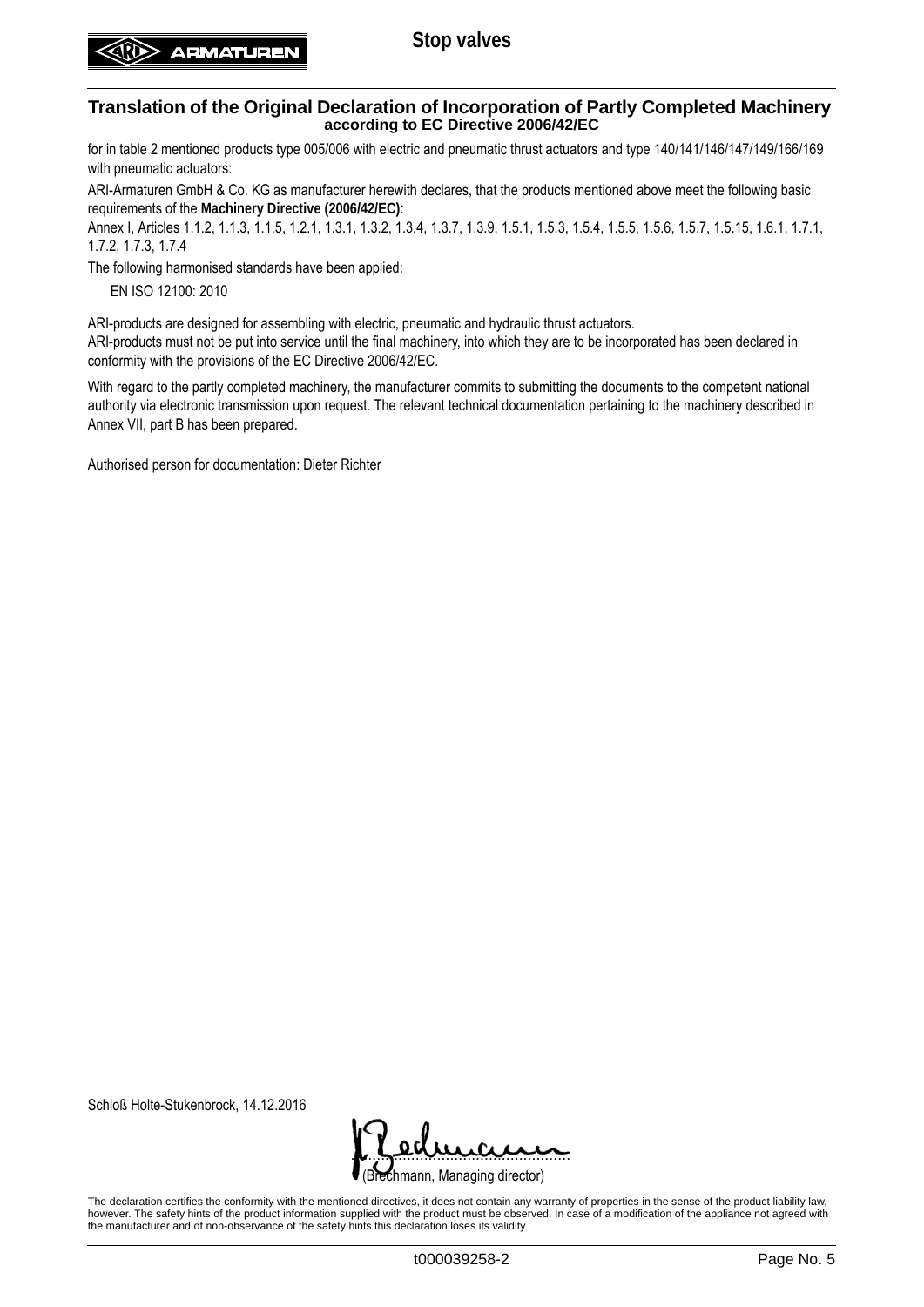Herewith we declare: **AWH Armaturenwerk Halle GmbH, Turmstraße 118, D-06110 Halle/Saale**

that the below listed products are meeting with the essential safety requirements of the above mentioned pressure equipment directive.

Description of the products:

|                                                                                                                                     | Stop valve with gland seal 6A1                |                 |              |  |                |                                                                                                           |                 | Table 3              |  |  |  |
|-------------------------------------------------------------------------------------------------------------------------------------|-----------------------------------------------|-----------------|--------------|--|----------------|-----------------------------------------------------------------------------------------------------------|-----------------|----------------------|--|--|--|
|                                                                                                                                     | Stop valve with bellows seal 6A2              |                 |              |  |                |                                                                                                           |                 |                      |  |  |  |
| <b>Type</b>                                                                                                                         | Nom.                                          | Nom.            | <b>Fluid</b> |  | Module Diagram | Material                                                                                                  | Certificate-No. | Applied<br>standards |  |  |  |
|                                                                                                                                     | pressure                                      | <b>diameter</b> | group        |  |                | Body/Cover                                                                                                |                 |                      |  |  |  |
| 6A1                                                                                                                                 | <b>PN 40</b>                                  | $15-25$         |              |  |                | 1.0460, 1.4541                                                                                            |                 | 1, 2, 4              |  |  |  |
| 6A2                                                                                                                                 |                                               |                 |              |  |                |                                                                                                           |                 |                      |  |  |  |
| Note:                                                                                                                               |                                               |                 |              |  |                | Products ≤DN25 are covered to the requirements of the Pressure Equipment directive 2014/68/EU (article 4, |                 |                      |  |  |  |
|                                                                                                                                     | paragraph 3) and need not to carry a CE mark. |                 |              |  |                |                                                                                                           |                 |                      |  |  |  |
| 2) AD 2000 leaflet A4 (all except EN-JL1040)<br>4) ASME Code (Sec. VIII Div. 1) / ASME Code (Sec. II)<br>1) DIN EN 12516 / DIN 3840 |                                               |                 |              |  |                |                                                                                                           |                 |                      |  |  |  |

Name of the authorizing, monitoring, notified body: No. of the notified body:

**TÜV Thüringen e.V. Melchendorfer Str. 64, D-99096 Erfurt**

**0090**

Haale/Saale, 14.12.2016



The declaration certifies the conformity with the mentioned directives, it does not contain any warranty of properties in the sense of the product liability law, however. The safety hints of the product information supplied with the product must be observed. In case of a modification of the appliance not agreed with the manufacturer and of non-observance of the safety hints this declaration loses its validity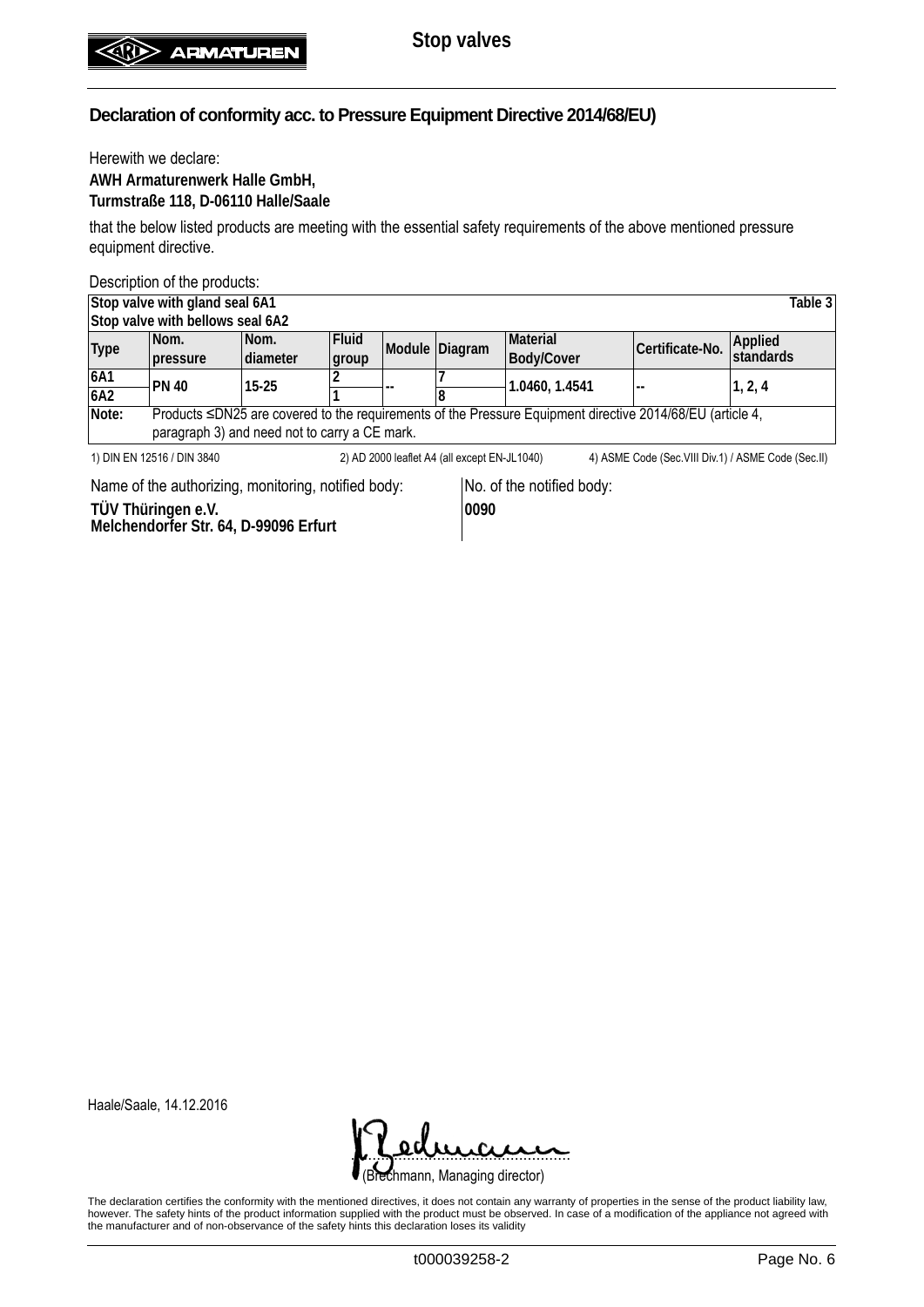Herewith we declare:

**ARI-Armaturen Albert Richter GmbH & Co. KG, Mergelheide 56-60, D-33758 Schloß Holte-Stukenbrock**

that the below listed products are meeting with the essential safety requirements of the above mentioned pressure equipment directive and the risk assessment in accordance with the machinery directive.

|                                      | Description of the products:                                                                                                                                                                                                                                                                                                   |            |  |   |                |                 |                          |  |  |  |
|--------------------------------------|--------------------------------------------------------------------------------------------------------------------------------------------------------------------------------------------------------------------------------------------------------------------------------------------------------------------------------|------------|--|---|----------------|-----------------|--------------------------|--|--|--|
|                                      | Butterfly valve ARI-ZESA® / -GESA® / -ZESA®EA / -GESA®EA<br>Table 4                                                                                                                                                                                                                                                            |            |  |   |                |                 |                          |  |  |  |
| Butterfly valve ARI-ZIVA®Z / -ZIVA®G |                                                                                                                                                                                                                                                                                                                                |            |  |   |                |                 |                          |  |  |  |
|                                      | Double/threaded flanged process valve ARI-ZETRIX®                                                                                                                                                                                                                                                                              |            |  |   |                |                 |                          |  |  |  |
| <b>Type</b>                          | Nom. pressure Nom. diameter Fluid group                                                                                                                                                                                                                                                                                        |            |  |   | Module Diagram | Certificate-No. | <b>Applied standards</b> |  |  |  |
| 012                                  | PN 6-16                                                                                                                                                                                                                                                                                                                        | 25-500     |  |   |                |                 |                          |  |  |  |
| 013                                  | PN 10-16                                                                                                                                                                                                                                                                                                                       |            |  | н |                |                 |                          |  |  |  |
| 014                                  | PN 6-16                                                                                                                                                                                                                                                                                                                        | 25-600     |  |   |                |                 |                          |  |  |  |
| 015                                  | PN 10-16                                                                                                                                                                                                                                                                                                                       |            |  |   |                |                 |                          |  |  |  |
|                                      | PN 10-40                                                                                                                                                                                                                                                                                                                       | 80-600     |  |   |                | 50003/1         |                          |  |  |  |
| 016                                  | PN 6-40                                                                                                                                                                                                                                                                                                                        | 700-1200   |  |   | 6              |                 |                          |  |  |  |
| 016 ANSI                             | Class 150-300                                                                                                                                                                                                                                                                                                                  | $3" - 48"$ |  |   |                |                 |                          |  |  |  |
| 018                                  | PN 10-40                                                                                                                                                                                                                                                                                                                       | 80-600     |  |   |                |                 | 1, 2                     |  |  |  |
| 018 ANSI                             | Class 150-300                                                                                                                                                                                                                                                                                                                  | $3" - 24"$ |  |   |                |                 |                          |  |  |  |
| 019                                  | PN 6-40                                                                                                                                                                                                                                                                                                                        | 80-600     |  |   |                |                 |                          |  |  |  |
| Note:                                | Products ≤DN25 are covered to the requirements of the Pressure Equipment directive 2014/68/EU (article 4,                                                                                                                                                                                                                      |            |  |   |                |                 |                          |  |  |  |
|                                      | paragraph 3) and need not to carry a CE mark.                                                                                                                                                                                                                                                                                  |            |  |   |                |                 |                          |  |  |  |
|                                      | 1) DIN EN 12516 / DIN 3840<br>2) AD 2000 leaflet A4 (all except EN-JL1040)<br>$\mathbf{r}$<br>$\mathbf{r}$ , and the set of the set of the set of the set of the set of the set of the set of the set of the set of the set of the set of the set of the set of the set of the set of the set of the set of the set of the set |            |  |   |                |                 |                          |  |  |  |

Name of the authorizing, monitoring, notified body: No. of the notified body: **Lloyd's Register Deutschland GmbH Am Sandtorkai 41, D-20457 Hamburg**

**0525**

Schloß Holte-Stukenbrock, 31.01.2018

(Brechmann, Managing director) <u>. semana</u>

The declaration certifies the conformity with the mentioned directives, it does not contain any warranty of properties in the sense of the product liability law, however. The safety hints of the product information supplied with the product must be observed. In case of a modification of the appliance not agreed with the manufacturer and of non-observance of the safety hints this declaration loses its validity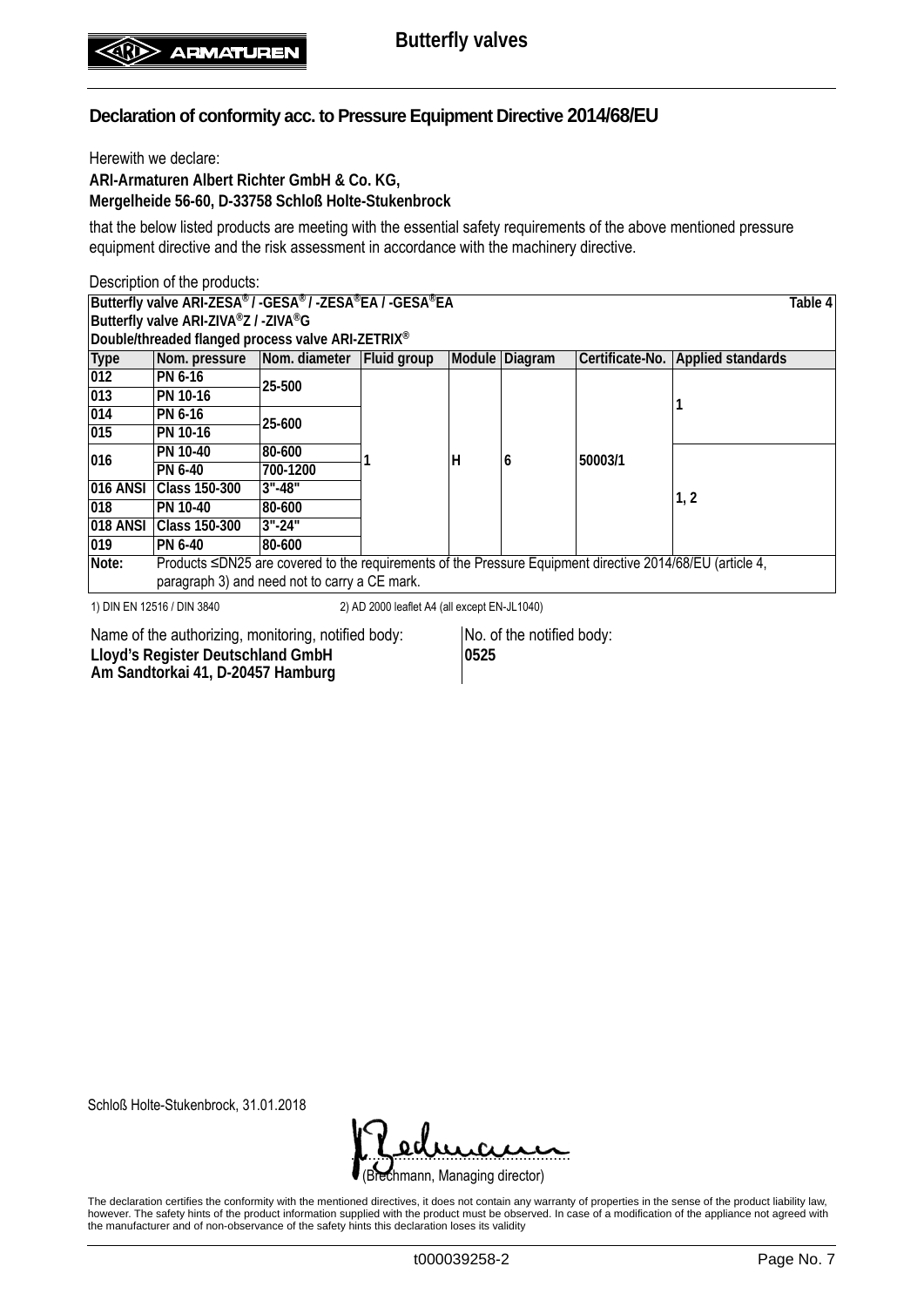## **Butterfly valves**

#### **Translation of the Original Declaration of Incorporation of Partly Completed Machinery according to EC Directive 2006/42/EC**

for in table 4 mentioned products with electric, pneumatic and hydraulic thrust actuators:

ARI-Armaturen GmbH & Co. KG as manufacturer herewith declares, that the products mentioned above meet the following basic requirements of the **Machinery Directive (2006/42/EC)**:

Annex I, Articles 1.1.2, 1.1.3, 1.1.5, 1.2.1, 1.3.1, 1.3.2, 1.3.4, 1.3.7, 1.3.9, 1.5.1, 1.5.3, 1.5.4, 1.5.5, 1.5.6, 1.5.7, 1.5.15, 1.6.1, 1.7.1, 1.7.2, 1.7.3, 1.7.4

The following harmonised standards have been applied:

EN ISO 12100: 2010

ARI-products are designed for assembling with electric, pneumatic and hydraulic thrust actuators. ARI-products must not be put into service until the final machinery, into which they are to be incorporated has been declared in conformity with the provisions of the EC Directive 2006/42/EC.

With regard to the partly completed machinery, the manufacturer commits to submitting the documents to the competent national authority via electronic transmission upon request. The relevant technical documentation pertaining to the machinery described in Annex VII, part B has been prepared.

Authorised person for documentation: Dieter Richter

Schloß Holte-Stukenbrock, 31.01.2018

rechmann, Managing director) <u>. semana</u>

The declaration certifies the conformity with the mentioned directives, it does not contain any warranty of properties in the sense of the product liability law, however. The safety hints of the product information supplied with the product must be observed. In case of a modification of the appliance not agreed with the manufacturer and of non-observance of the safety hints this declaration loses its validity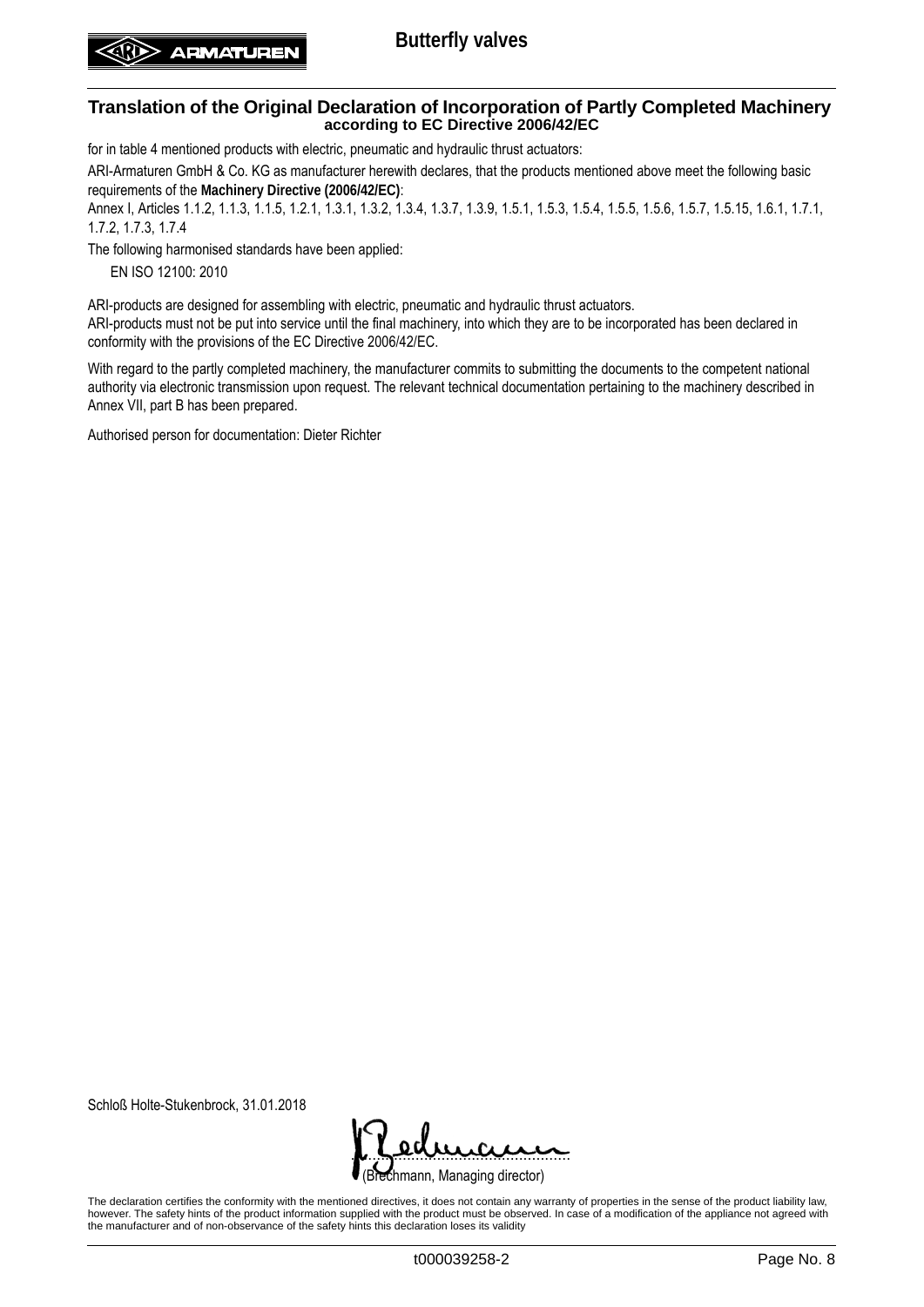Herewith we declare:

**ARI-Armaturen Albert Richter GmbH & Co. KG, Mergelheide 56-60, D-33758 Schloß Holte-Stukenbrock**

that the below listed products are meeting with the essential safety requirements of the above mentioned pressure equipment directive.

Description of the products:

| Table 5<br>Safety valve ARI-SAFE / -SN / -P / -TC / -TCP/TCS          |                                               |               |                                              |              |                      |                       |                                   |  |  |
|-----------------------------------------------------------------------|-----------------------------------------------|---------------|----------------------------------------------|--------------|----------------------|-----------------------|-----------------------------------|--|--|
|                                                                       | Safety valve ARI-REYCO R-Series (Full Nozzle) |               |                                              |              |                      |                       |                                   |  |  |
| <b>Type</b>                                                           | Nom. pressure                                 | Nom. diameter | Fluid group                                  | Module       | Diagram              |                       | Certificate-No. Applied standards |  |  |
| 901                                                                   | PN 16-40                                      | 15-250        |                                              |              |                      |                       | 1, 2, 3, 4, 9, 10, 11             |  |  |
| 902                                                                   | Class 150-300                                 | $1" - 6"$     |                                              |              |                      |                       |                                   |  |  |
| 903                                                                   | PN 16-40                                      | 20-150        |                                              |              |                      |                       | 1, 2, 7, 9, 10, 12                |  |  |
| 904                                                                   | <b>PN 16</b>                                  |               |                                              |              |                      |                       |                                   |  |  |
| 911                                                                   | PN 16-40                                      | $15 - 250$    |                                              |              |                      |                       | 1, 2, 3, 4, 9, 10, 11             |  |  |
| 912                                                                   | <b>Class 150-300</b>                          | $1" - 6"$     |                                              |              |                      |                       |                                   |  |  |
| 921                                                                   |                                               |               | 1/2                                          |              |                      |                       |                                   |  |  |
| 922                                                                   | PN 16-40                                      | 15-100        |                                              |              |                      |                       |                                   |  |  |
| 923                                                                   |                                               |               |                                              |              |                      |                       |                                   |  |  |
| 924                                                                   |                                               |               |                                              | H1/<br>$B+D$ |                      |                       | 1, 2, 3, 9, 10, 11                |  |  |
| 941                                                                   |                                               |               |                                              |              |                      |                       |                                   |  |  |
| 942                                                                   | <b>PN 40</b>                                  |               |                                              |              |                      | 50003/2               |                                   |  |  |
| 943                                                                   |                                               |               |                                              |              |                      |                       |                                   |  |  |
| 945                                                                   |                                               | $15 - 25$     |                                              |              |                      |                       | 1, 2, 7, 9, 10, 12                |  |  |
| 946                                                                   |                                               |               |                                              |              |                      |                       |                                   |  |  |
| 951                                                                   |                                               |               |                                              |              |                      |                       |                                   |  |  |
| 952                                                                   |                                               |               |                                              |              |                      |                       |                                   |  |  |
| 953                                                                   | <b>PN 100</b>                                 |               |                                              |              |                      |                       | 1, 2, 3, 9, 10, 11                |  |  |
| 961                                                                   |                                               |               |                                              |              |                      |                       |                                   |  |  |
| 962                                                                   |                                               |               |                                              |              |                      |                       |                                   |  |  |
| 963                                                                   |                                               |               |                                              |              |                      |                       |                                   |  |  |
| 971                                                                   | Class 150-2500                                | $1" - 8"$     |                                              |              |                      |                       |                                   |  |  |
| 973                                                                   | PN 16-400                                     | 25-200        |                                              |              |                      |                       | 4, 9, 13                          |  |  |
| 974                                                                   |                                               |               |                                              |              |                      |                       |                                   |  |  |
| 1) DIN EN 12516 / DIN 3840                                            |                                               |               | 2) AD 2000 leaflet A4 (all except EN-JL1040) |              |                      | 3) AD 2000 leaflet A2 |                                   |  |  |
| 4) ASME Code (Sec. VIII Div. 1) / ASME Code (Sec. II) 7) DIN EN 12828 |                                               |               |                                              |              | 9) DIN EN ISO 4126-1 |                       |                                   |  |  |
| 10) VdTÜV 100                                                         |                                               |               | 11) TRD 421                                  |              |                      | 12) TRD 721           |                                   |  |  |
| 13) API 526                                                           |                                               |               |                                              |              |                      |                       |                                   |  |  |

Name of the authorizing, monitoring, notified body: No. of the notified body: **Lloyd's Register Deutschland GmbH** 

**Am Sandtorkai 41, D-20457 Hamburg**

**0525**

Schloß Holte-Stukenbrock, 31.01.2018

(Brechmann, Managing director) <u>. semana</u>

The declaration certifies the conformity with the mentioned directives, it does not contain any warranty of properties in the sense of the product liability law, however. The safety hints of the product information supplied with the product must be observed. In case of a modification of the appliance not agreed with the manufacturer and of non-observance of the safety hints this declaration loses its validity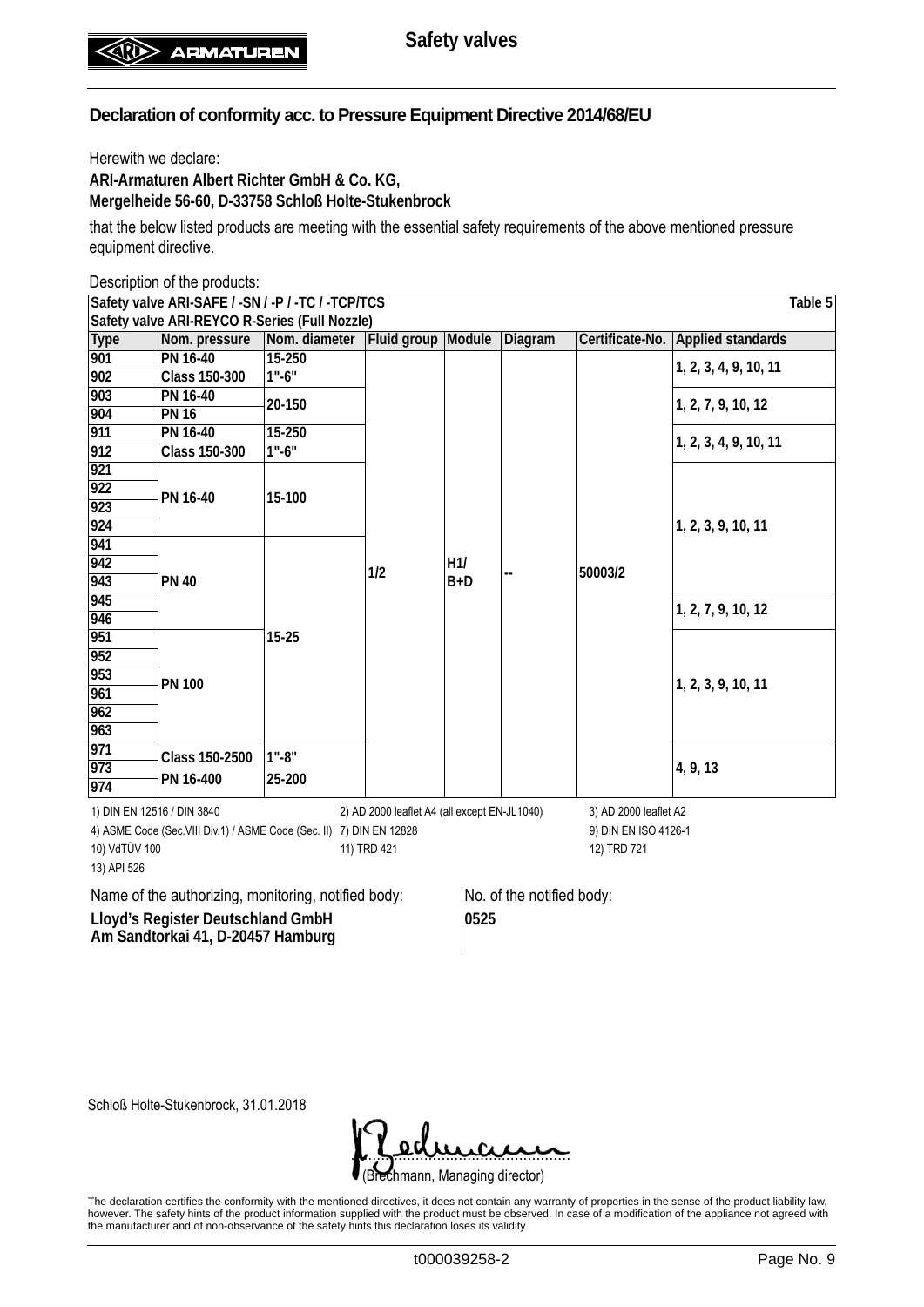Herewith we declare:

**ARI-Armaturen Albert Richter GmbH & Co. KG, Mergelheide 56-60, D-33758 Schloß Holte-Stukenbrock**

that the below listed products are meeting with the essential safety requirements of the above mentioned pressure equipment directive.

Description of the products:

| Combinend flow regulating valve ARI-ASTRA® / ASTRA® -Plus<br>Table 6       |                                                                                                                 |          |  |        |         |         |                                   |  |  |  |
|----------------------------------------------------------------------------|-----------------------------------------------------------------------------------------------------------------|----------|--|--------|---------|---------|-----------------------------------|--|--|--|
| <b>Type</b>                                                                | Nom. pressure Nom. diameter Fluid group                                                                         |          |  | Module | Diagram |         | Certificate-No. Applied standards |  |  |  |
| $ 020\rangle$                                                              | <b>PN 16</b>                                                                                                    | 15-200   |  |        |         | 50003/1 | 1. 2                              |  |  |  |
| 042                                                                        |                                                                                                                 | $15-400$ |  |        |         |         |                                   |  |  |  |
| Note:                                                                      | Products $\leq$ DN25 are covered to the requirements of the Pressure Equipment directive 2014/68/EU (article 4, |          |  |        |         |         |                                   |  |  |  |
|                                                                            | paragraph 3) and need not to carry a CE mark.                                                                   |          |  |        |         |         |                                   |  |  |  |
| 1) DIN EN 12516 / DIN 3840<br>2) AD 2000 leaflet A4 (all except EN-JL1040) |                                                                                                                 |          |  |        |         |         |                                   |  |  |  |

Name of the authorizing, monitoring, notified body: No. of the notified body:

**Lloyd's Register Deutschland GmbH Am Sandtorkai 41, D-20457 Hamburg**

**0525**

**Pressure independent balancing and control valve ARI-ASTRA® DC Table 7 Type Nom. pressure Nom. diameter Fluid group Module Diagram Certificate-No. Applied standards <sup>022</sup> PN 16 65-150 2 A 7 -- 5 PN 25 50-125**

5) EN 1092-2

| <b>Flow limiting valve ARI-ASTRA®D</b>                         |                             |         |                                                                                |  |  |  |  |  |  |
|----------------------------------------------------------------|-----------------------------|---------|--------------------------------------------------------------------------------|--|--|--|--|--|--|
| Pressure independent balancing and control valve ARI-ASTRA® DC |                             |         |                                                                                |  |  |  |  |  |  |
| Type                                                           | Nom. pressure Nom. diameter |         |                                                                                |  |  |  |  |  |  |
|                                                                | <b>PN 16</b>                | 100-800 | These Products are covered to the requirements of the Pressure Equipment       |  |  |  |  |  |  |
| 021                                                            | <b>PN 25</b>                | 50-600  | directive 2014/68/EU (article 4, paragraph 3) and need not to carry a CE mark. |  |  |  |  |  |  |
| $\overline{022}$                                               | <b>PN 16</b>                | 50      |                                                                                |  |  |  |  |  |  |

Schloß Holte-Stukenbrock, 14.12.2016

(Brechmann, Managing director) <u>. semana</u>

The declaration certifies the conformity with the mentioned directives, it does not contain any warranty of properties in the sense of the product liability law, however. The safety hints of the product information supplied with the product must be observed. In case of a modification of the appliance not agreed with the manufacturer and of non-observance of the safety hints this declaration loses its validity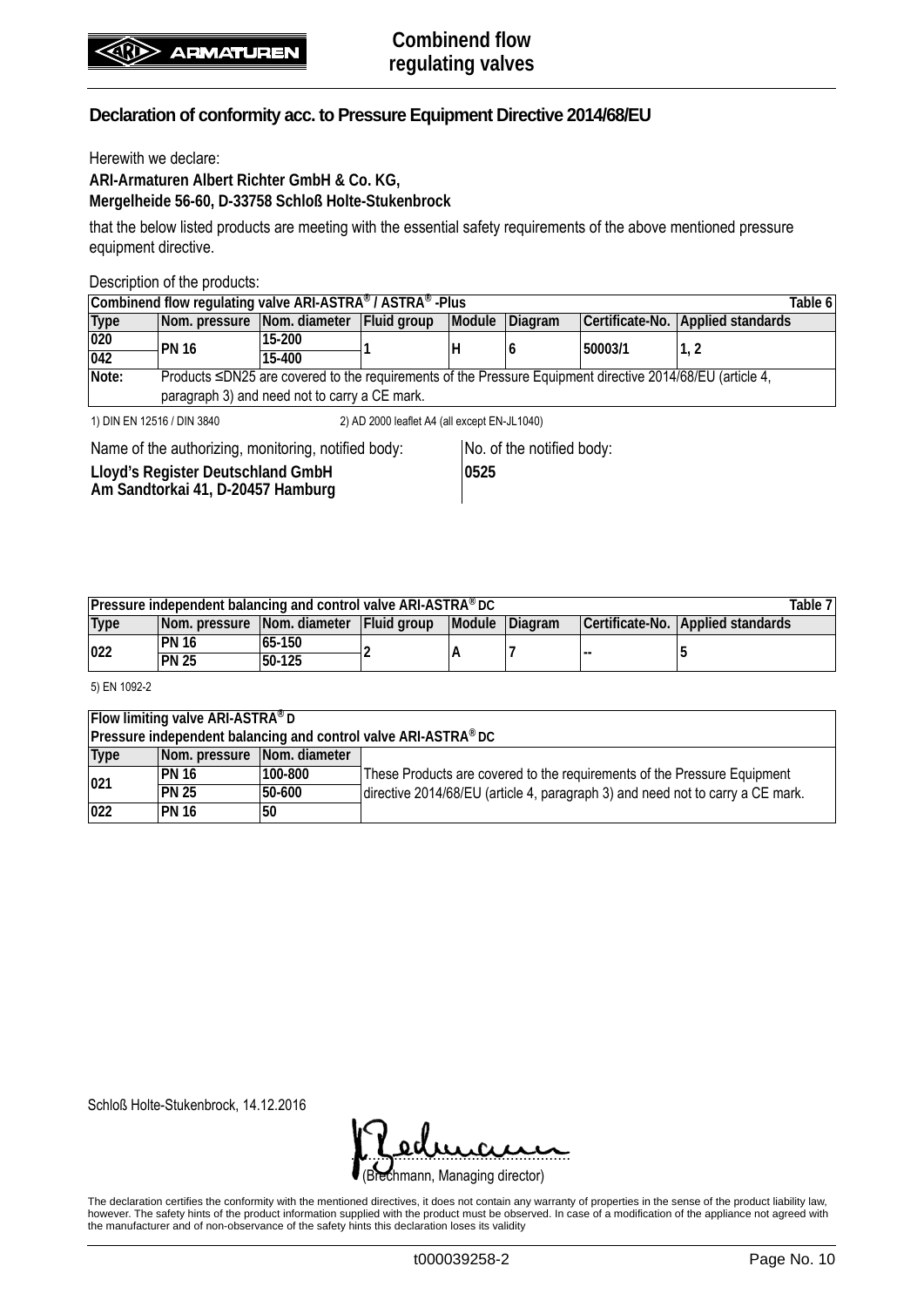Herewith we declare:

**ARI-Armaturen Albert Richter GmbH & Co. KG, Mergelheide 56-60, D-33758 Schloß Holte-Stukenbrock**

that the below listed products are meeting with the essential safety requirements of the above mentioned pressure equipment directive.

Description of the products:

| Pressure regulating valve ARI-PRESO <sup>®</sup><br>Table 8                |                                               |                                                                                                                 |             |        |         |         |                                   |  |  |  |
|----------------------------------------------------------------------------|-----------------------------------------------|-----------------------------------------------------------------------------------------------------------------|-------------|--------|---------|---------|-----------------------------------|--|--|--|
| Type                                                                       |                                               | Nom. pressure Nom. diameter                                                                                     | Fluid group | Module | Diagram |         | Certificate-No. Applied standards |  |  |  |
| 753                                                                        | IPN 16                                        | 15-100                                                                                                          |             | Н      |         | 50003/1 |                                   |  |  |  |
| Note:                                                                      |                                               | Products $\leq$ DN25 are covered to the requirements of the Pressure Equipment directive 2014/68/EU (article 4, |             |        |         |         |                                   |  |  |  |
|                                                                            | paragraph 3) and need not to carry a CE mark. |                                                                                                                 |             |        |         |         |                                   |  |  |  |
| 1) DIN EN 12516 / DIN 3840<br>2) AD 2000 leaflet A4 (all except EN-JL1040) |                                               |                                                                                                                 |             |        |         |         |                                   |  |  |  |

Name of the authorizing, monitoring, notified body: No. of the notified body: **Lloyd's Register Deutschland GmbH Am Sandtorkai 41, D-20457 Hamburg 0525**

Schloß Holte-Stukenbrock, 14.12.2016

(Brechmann, Managing director) <u>. semana</u>

The declaration certifies the conformity with the mentioned directives, it does not contain any warranty of properties in the sense of the product liability law, however. The safety hints of the product information supplied with the product must be observed. In case of a modification of the appliance not agreed with the manufacturer and of non-observance of the safety hints this declaration loses its validity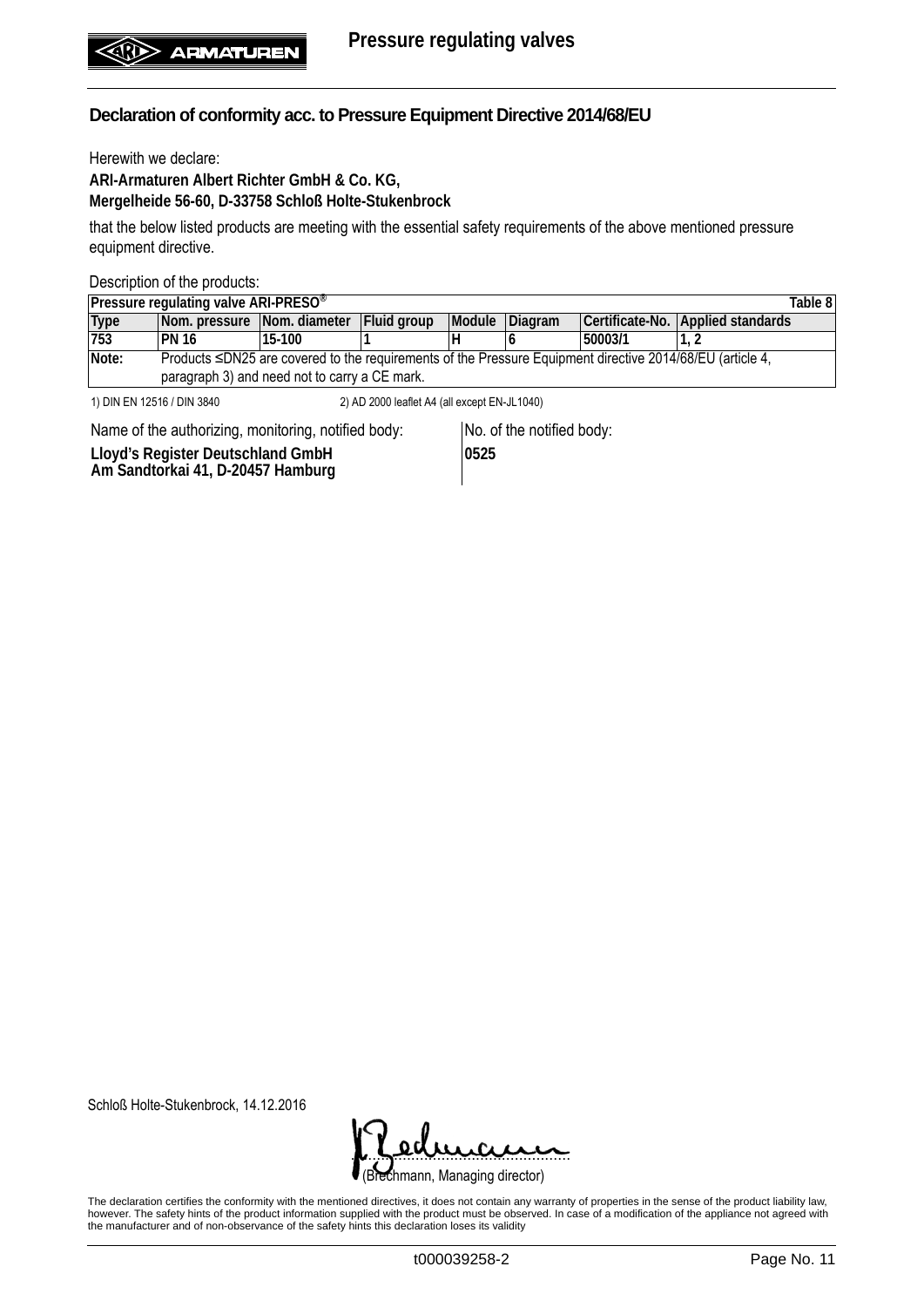Herewith we declare:

**ARI-Armaturen Albert Richter GmbH & Co. KG, Mergelheide 56-60, D-33758 Schloß Holte-Stukenbrock**

that the below listed products are meeting with the essential safety requirements of the above mentioned pressure equipment directive and the risk assessment in accordance with the machinery directive.

|                                                     | Description of the products:                                                                              |               |                                              |        |                           |                   |                          |         |
|-----------------------------------------------------|-----------------------------------------------------------------------------------------------------------|---------------|----------------------------------------------|--------|---------------------------|-------------------|--------------------------|---------|
|                                                     | Pressure reducing valve ARI-PREDU®                                                                        |               |                                              |        |                           |                   |                          | Table 9 |
|                                                     | Excess pressure regulator ARI-PREDEX®                                                                     |               |                                              |        |                           |                   |                          |         |
| <b>Type</b>                                         | Nom. pressure                                                                                             | Nom. diameter | Fluid group                                  | Module | Diagram                   | Certificate-No.   | <b>Applied standards</b> |         |
| 701                                                 | PN 16-40                                                                                                  | 15-150        |                                              | н      | 6                         | 50003/1           |                          |         |
| <b>701 ANSI</b>                                     | Class 150-300                                                                                             | $1" - 6"$     |                                              |        |                           |                   | 1, 2, 6                  |         |
| 705                                                 | PN 16-40                                                                                                  | 15-150        |                                              |        |                           |                   |                          |         |
| <b>705 ANSI</b>                                     | <b>Class 150-300</b>                                                                                      | $1" - 6"$     |                                              |        |                           |                   |                          |         |
| Note:                                               | Products ≤DN25 are covered to the requirements of the Pressure Equipment directive 2014/68/EU (article 4, |               |                                              |        |                           |                   |                          |         |
|                                                     | paragraph 3) and need not to carry a CE mark.                                                             |               |                                              |        |                           |                   |                          |         |
|                                                     | 1) DIN EN 12516 / DIN 3840                                                                                |               | 2) AD 2000 leaflet A4 (all except EN-JL1040) |        |                           | 6) DIN EN 60534-1 |                          |         |
| Name of the authorizing, monitoring, notified body: |                                                                                                           |               |                                              |        | No. of the notified body: |                   |                          |         |
| Lloyd's Register Deutschland GmbH                   |                                                                                                           |               | 0525                                         |        |                           |                   |                          |         |

**Lloyd's Register Deutschland GmbH Am Sandtorkai 41, D-20457 Hamburg**

Schloß Holte-Stukenbrock, 14.12.2016

| dumen                          |  |
|--------------------------------|--|
| (Brechmann, Managing director) |  |

The declaration certifies the conformity with the mentioned directives, it does not contain any warranty of properties in the sense of the product liability law, however. The safety hints of the product information supplied with the product must be observed. In case of a modification of the appliance not agreed with the manufacturer and of non-observance of the safety hints this declaration loses its validity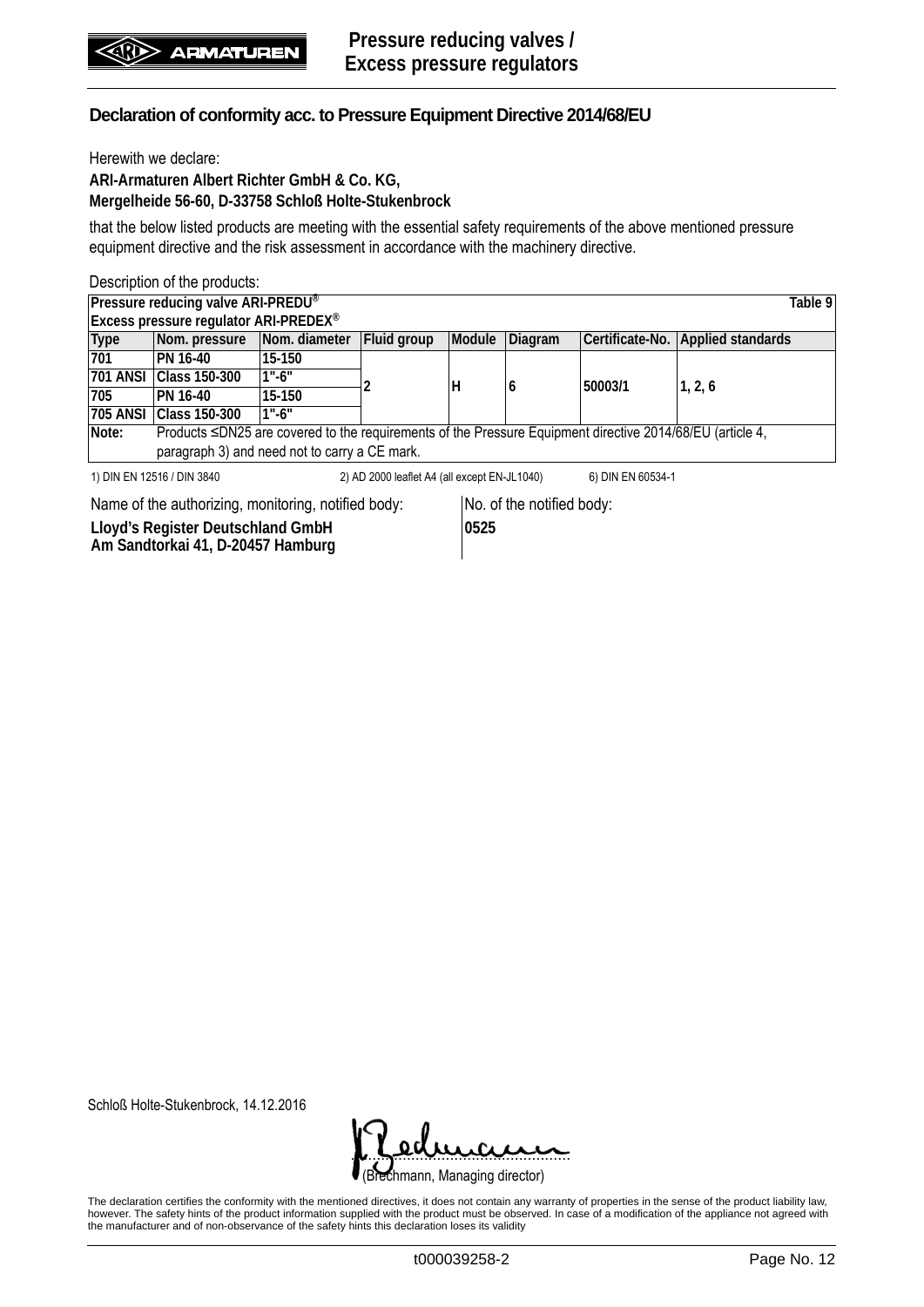for in table 9 mentioned products:

ARI-Armaturen GmbH & Co. KG as manufacturer herewith declares, that the products mentioned above meet the following basic requirements of the **Machinery Directive (2006/42/EC)**:

Annex I, Articles 1.1.2, 1.1.3, 1.1.5, 1.3.1, 1.3.2, 1.3.7, 1.3.8, 1.5.4, 1.5.8, 1.7.1, 1.7.3, 1.7.4

The following harmonised standards have been applied:

EN ISO 12100: 2010

ARI-products must not be put into service until the final machinery, into which they are to be incorporated has been declared in conformity with the provisions of the EC Directive 2006/42/EC.

With regard to the partly completed machinery, the manufacturer commits to submitting the documents to the competent national authority via electronic transmission upon request. The relevant technical documentation pertaining to the machinery described in Annex VII, part B has been prepared.

Authorised person for documentation: Dieter Richter

Schloß Holte-Stukenbrock, 14.12.2016

rechmann, Managing director) <u>. semana</u>

The declaration certifies the conformity with the mentioned directives, it does not contain any warranty of properties in the sense of the product liability law, however. The safety hints of the product information supplied with the product must be observed. In case of a modification of the appliance not agreed with the manufacturer and of non-observance of the safety hints this declaration loses its validity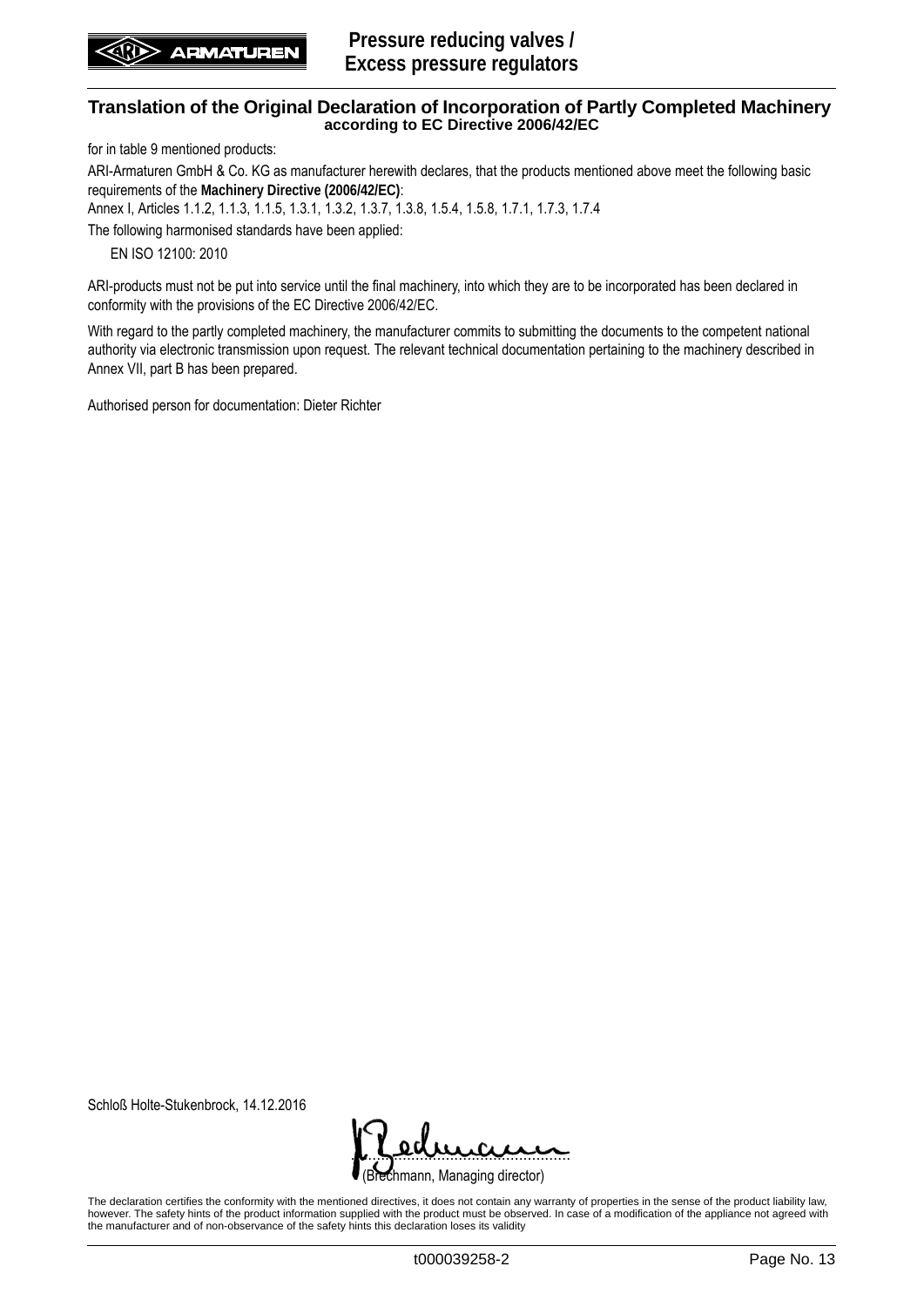Herewith we declare:

**AWH Armaturenwerk Halle GmbH,**

**Turmstraße 118, D-06110 Halle/Saale**

that the below listed products are meeting with the essential safety requirements of the above mentioned pressure equipment directive and the risk assessment in accordance with the machinery directive.

Description of the products:

|                                                                                  | Temperature regulator ARI-TEMPTROL®<br>Table 10                                                           |                              |                                                                                |        |         |                 |                                                                          |  |  |  |
|----------------------------------------------------------------------------------|-----------------------------------------------------------------------------------------------------------|------------------------------|--------------------------------------------------------------------------------|--------|---------|-----------------|--------------------------------------------------------------------------|--|--|--|
| <b>Type</b>                                                                      | Nom. pressure                                                                                             | Nom. diameter                | Fluid group                                                                    | Module | Diagram |                 | Certificate-No. Applied standards                                        |  |  |  |
|                                                                                  | PN 16-40                                                                                                  | 15-150                       |                                                                                |        |         |                 |                                                                          |  |  |  |
| 771                                                                              | PN 16/40                                                                                                  | G 1/2"-2"                    |                                                                                |        |         |                 |                                                                          |  |  |  |
| 772                                                                              | <b>PN 40</b>                                                                                              | $G$ 1/2"- $2^{\prime\prime}$ |                                                                                |        |         |                 |                                                                          |  |  |  |
| 773                                                                              | PN 16-40                                                                                                  | 15-100                       |                                                                                | A      | 6       |                 |                                                                          |  |  |  |
|                                                                                  | <b>PN 16</b>                                                                                              | G 1/2"-2"                    |                                                                                |        |         |                 | 1, 2, 8                                                                  |  |  |  |
| 774                                                                              | PN 16-40                                                                                                  | 15-100                       |                                                                                |        |         |                 |                                                                          |  |  |  |
| 775                                                                              | PN 16-40                                                                                                  | 15-100                       |                                                                                |        |         |                 |                                                                          |  |  |  |
|                                                                                  | <b>PN 16</b>                                                                                              | G 1/2"-2"                    |                                                                                |        |         |                 |                                                                          |  |  |  |
| Note:                                                                            | Products ≤DN25 are covered to the requirements of the Pressure Equipment directive 2014/68/EU (article 4, |                              |                                                                                |        |         |                 |                                                                          |  |  |  |
|                                                                                  | paragraph 3) and need not to carry a CE mark.                                                             |                              |                                                                                |        |         |                 |                                                                          |  |  |  |
|                                                                                  | In connection with controller / detector / manual control device / sensor pocket                          |                              |                                                                                |        |         |                 |                                                                          |  |  |  |
| <b>Type</b>                                                                      |                                                                                                           |                              |                                                                                |        |         |                 |                                                                          |  |  |  |
|                                                                                  | 9900386011 to 990038361                                                                                   |                              |                                                                                |        |         |                 |                                                                          |  |  |  |
|                                                                                  | 9900387461 to 9900387601                                                                                  |                              |                                                                                |        |         |                 | These Products are covered to the requirements of the Pressure Equipment |  |  |  |
|                                                                                  | 9900387611 to 9900387961                                                                                  |                              | directive 2014/68/EU (article 4, paragraph 3) and need not to carry a CE mark. |        |         |                 |                                                                          |  |  |  |
|                                                                                  | 990038600Z21 to 990038600Z36                                                                              |                              |                                                                                |        |         |                 |                                                                          |  |  |  |
| 9900390011                                                                       |                                                                                                           |                              |                                                                                |        |         |                 |                                                                          |  |  |  |
|                                                                                  | 1) DIN EN 12516 / DIN 3840                                                                                |                              | 2) AD 2000 leaflet A4 (all except EN-JL1040)                                   |        |         | 8) DIN EN 14597 |                                                                          |  |  |  |
| No. of the notified body:<br>Name of the authorizing, monitoring, notified body: |                                                                                                           |                              |                                                                                |        |         |                 |                                                                          |  |  |  |

**TÜV Thüringen e.V. Melchendorfer Str. 64, D-99096 Erfurt** **0090**

Haale/Saale, 14.12.2016



The declaration certifies the conformity with the mentioned directives, it does not contain any warranty of properties in the sense of the product liability law, however. The safety hints of the product information supplied with the product must be observed. In case of a modification of the appliance not agreed with the manufacturer and of non-observance of the safety hints this declaration loses its validity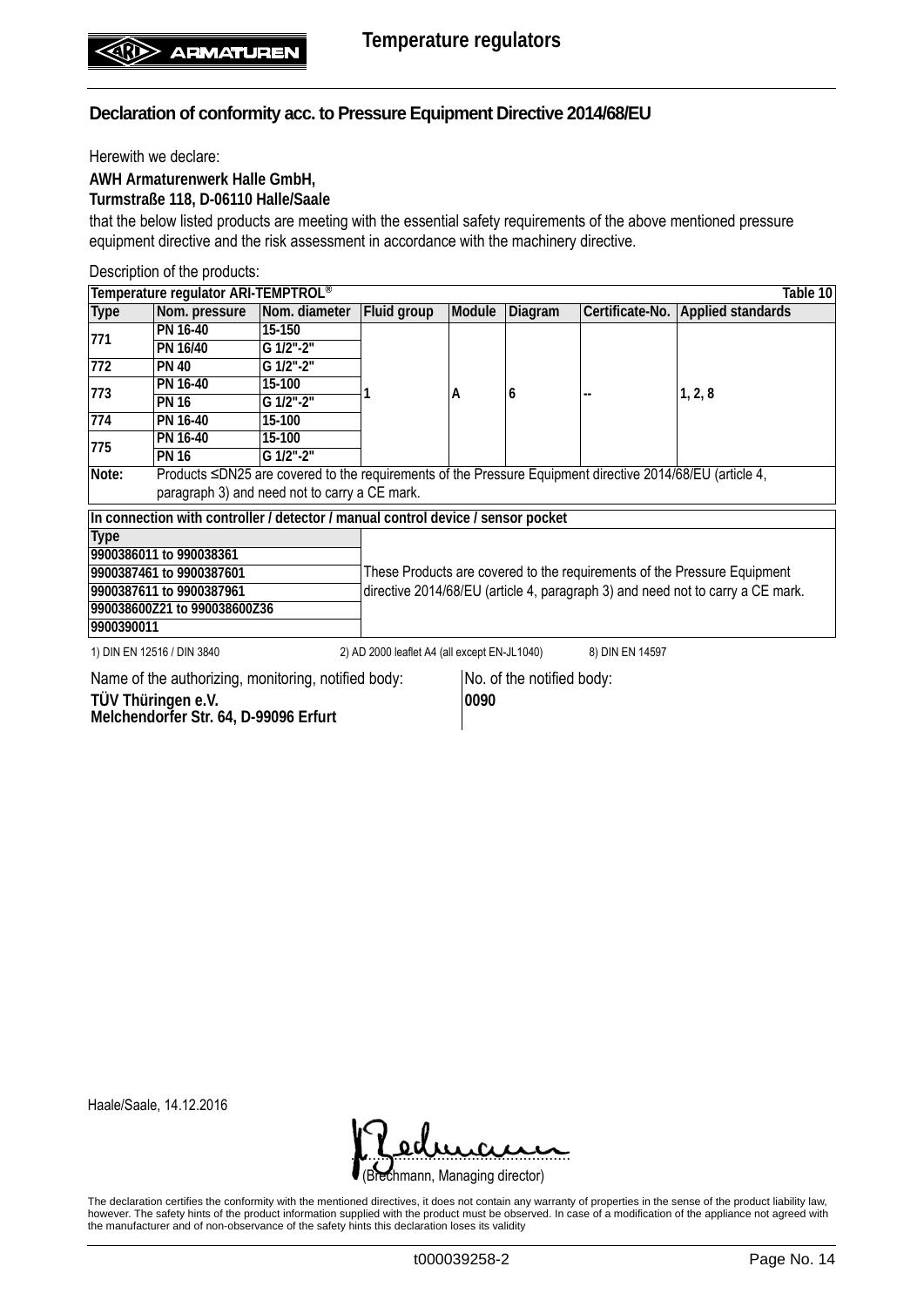for in table 10 mentioned products:

ARI-Armaturen GmbH & Co. KG as manufacturer herewith declares, that the products mentioned above meet the following basic requirements of the **Machinery Directive (2006/42/EC)**:

Annex I, Articles 1.1.2, 1.1.3, 1.1.5, 1.3.1, 1.3.2, 1.3.7, 1.3.8, 1.5.4, 1.5.8, 1.7.1, 1.7.3, 1.7.4

The following harmonised standards have been applied:

EN ISO 12100: 2010

ARI-products must not be put into service until the final machinery, into which they are to be incorporated has been declared in conformity with the provisions of the EC Directive 2006/42/EC.

With regard to the partly completed machinery, the manufacturer commits to submitting the documents to the competent national authority via electronic transmission upon request. The relevant technical documentation pertaining to the machinery described in Annex VII, part B has been prepared.

Authorised person for documentation: Dieter Richter

Haale/Saale, 14.12.2016



The declaration certifies the conformity with the mentioned directives, it does not contain any warranty of properties in the sense of the product liability law, however. The safety hints of the product information supplied with the product must be observed. In case of a modification of the appliance not agreed with the manufacturer and of non-observance of the safety hints this declaration loses its validity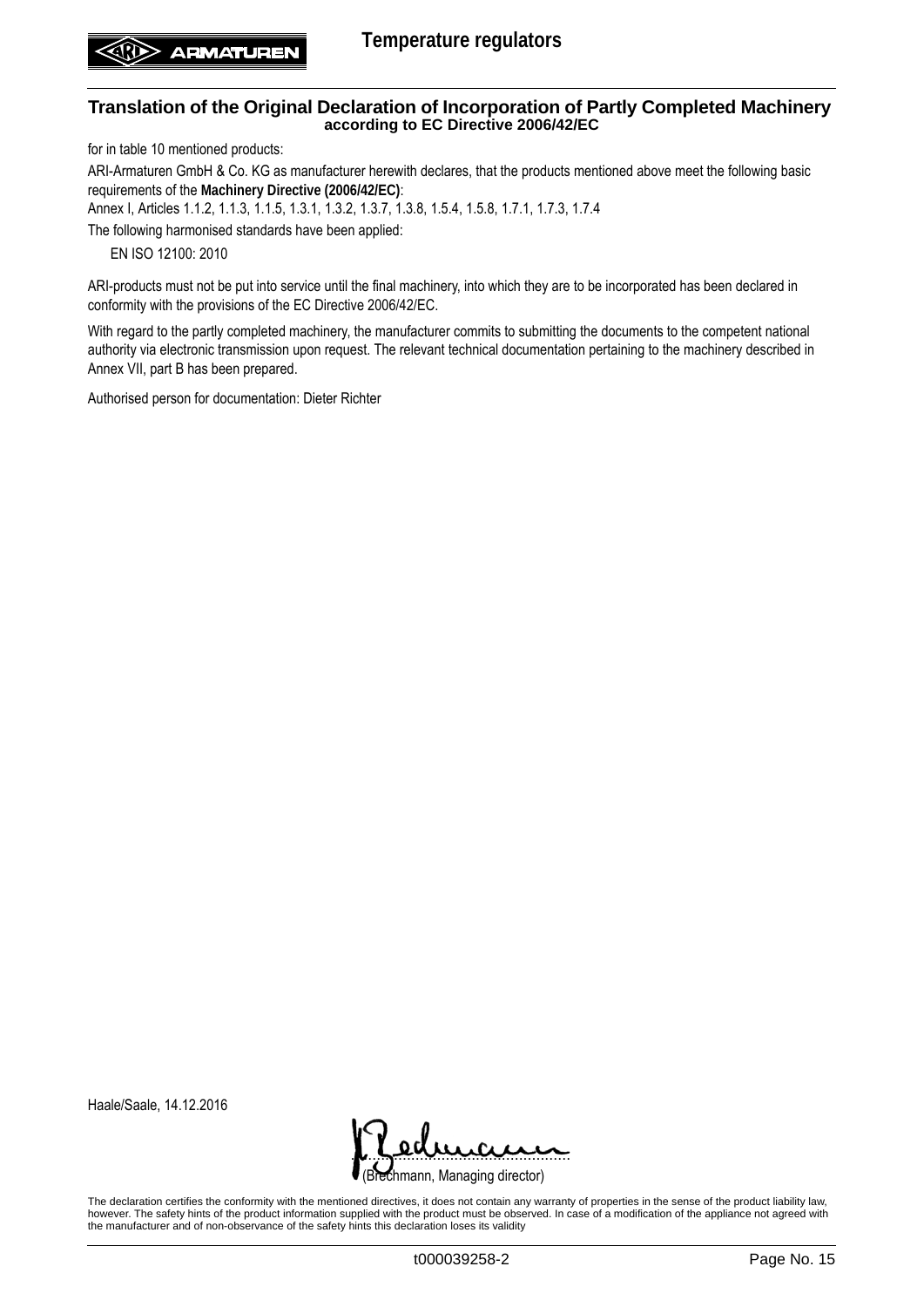Herewith we declare:

**ARI-Armaturen Albert Richter GmbH & Co. KG, Mergelheide 56-60, D-33758 Schloß Holte-Stukenbrock**

that the below listed products are meeting with the essential safety requirements of the above mentioned pressure equipment directive.

Description of the products:

| Check valve ARI-CHECKO <sup>®</sup> V / CHECKO <sup>®</sup> D<br>Table 11 |                                                                                                           |               |             |        |         |                 |                          |  |  |
|---------------------------------------------------------------------------|-----------------------------------------------------------------------------------------------------------|---------------|-------------|--------|---------|-----------------|--------------------------|--|--|
| <b>Type</b>                                                               | Nom. pressure                                                                                             | Nom. diameter | Fluid group | Module | Diagram | Certificate-No. | <b>Applied standards</b> |  |  |
| 001                                                                       | <b>PN 40</b>                                                                                              | 15-100        |             |        |         |                 |                          |  |  |
| 003                                                                       | PN 6-40                                                                                                   | 15-500        |             | н      |         | 50003/1         |                          |  |  |
|                                                                           | PN 63-160                                                                                                 | 10-100        |             |        |         |                 |                          |  |  |
| 004                                                                       | PN 16-40                                                                                                  | 15-500        |             |        |         |                 |                          |  |  |
| 030                                                                       | <b>PN 40</b>                                                                                              | 15-300        |             |        |         |                 | 1, 2                     |  |  |
|                                                                           | PN 63-160                                                                                                 | 10-100        |             |        | 6       |                 |                          |  |  |
| 039                                                                       | <b>PN 40</b>                                                                                              | 15-200        |             |        |         |                 |                          |  |  |
| 063                                                                       |                                                                                                           | 15-250        |             |        |         |                 |                          |  |  |
| 303                                                                       | PN 16-40                                                                                                  | 15-500        |             |        |         |                 |                          |  |  |
| 304                                                                       |                                                                                                           |               |             |        |         |                 |                          |  |  |
| Note:                                                                     | Products ≤DN25 are covered to the requirements of the Pressure Equipment directive 2014/68/EU (article 4, |               |             |        |         |                 |                          |  |  |
|                                                                           | paragraph 3) and need not to carry a CE mark.                                                             |               |             |        |         |                 |                          |  |  |
| . . _ _ <i>. _</i> . _ _ .                                                |                                                                                                           |               |             |        |         |                 |                          |  |  |

1) DIN EN 12516 / DIN 3840 2) AD 2000 leaflet A4 (all except EN-JL1040)

Name of the authorizing, monitoring, notified body: No. of the notified body:

**Lloyd's Register Deutschland GmbH Am Sandtorkai 41, D-20457 Hamburg**

**0525**

Schloß Holte-Stukenbrock, 14.12.2016

(Brechmann, Managing director) <u>. semana</u>

The declaration certifies the conformity with the mentioned directives, it does not contain any warranty of properties in the sense of the product liability law, however. The safety hints of the product information supplied with the product must be observed. In case of a modification of the appliance not agreed with the manufacturer and of non-observance of the safety hints this declaration loses its validity